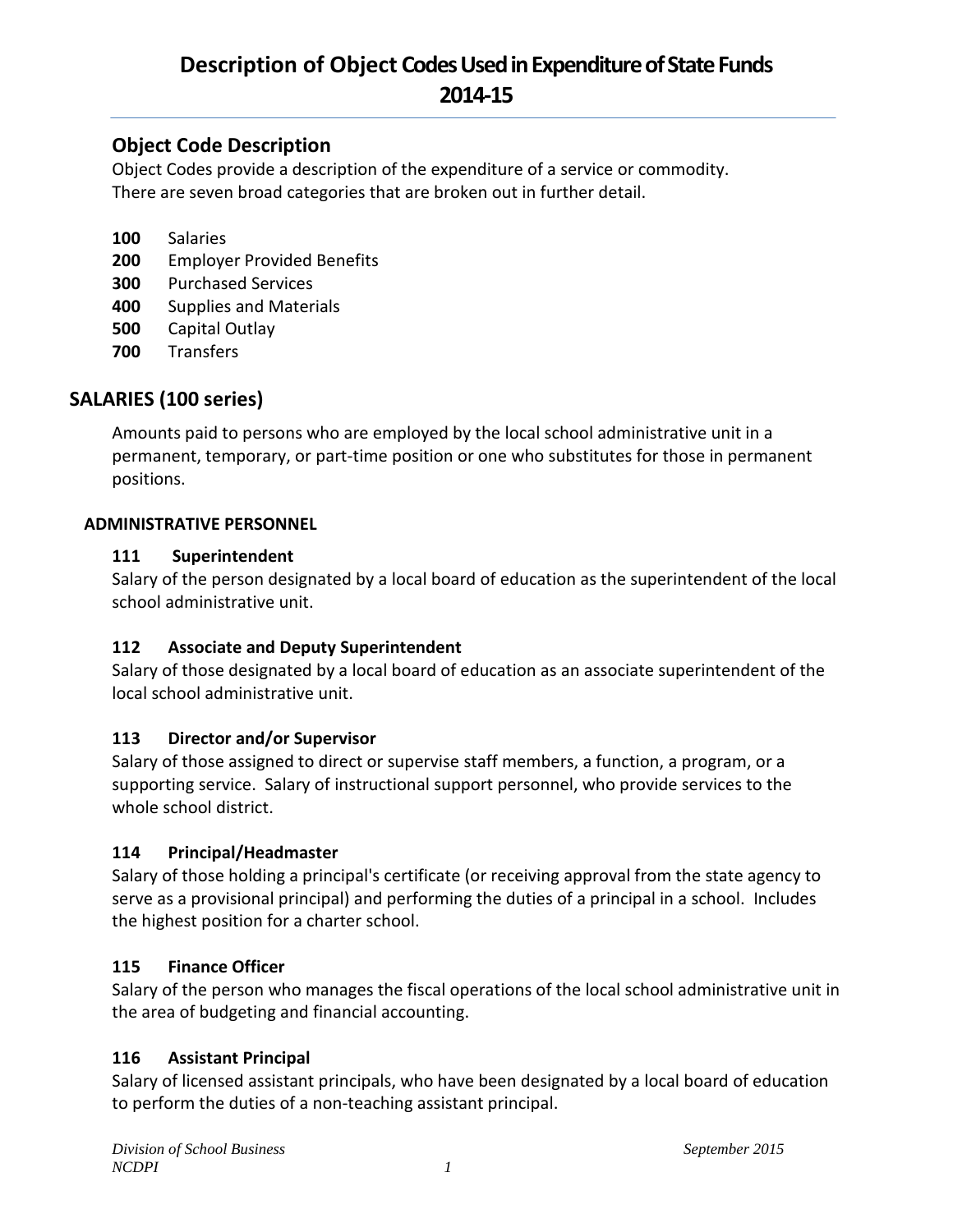## **117 Other Assistant Principal Assignment**

Salary of those approved to participate in the Assistant Principal Intern – Principal Fellows program (PRC 066), Assistant Principal Intern – Full-time MSA Student program (PRC 067), and/or provisionally licensed assistant principals (PRC 005).

### **118 Assistant Superintendent**

Salary of those designated by a local board of education to perform the duties of an assistant superintendent of the local school administrative unit.

## **INSTRUCTIONAL PERSONNEL – CERTIFIED (120)**

## **(This section is for positions requiring an educator license)**

### **121 Teacher**

Salary of those certified to teach the standard course of studies and assigned to instruct pupils, not classified elsewhere: i.e. academic instruction and CTE. Includes any extended contract days for teacher duties and responsibilities.

### **122 Interim Teacher**

Salary of a teacher employed when a vacancy in a teaching position occurs.

### **123 JROTC Teacher**

Salary of those assigned to teach JROTC.

## **124 International Faculty Exchange Teacher**

Salary of foreign exchange teachers assigned to teach students.

#### **125 New Teacher Orientation**

Salary of those attending assigned new teacher orientation, outside of the teacher's contract calendar, not to exceed three days using state funds.

#### **126 Extended Contracts**

Pay to teachers at designated schools for additional contract days beyond the school year. This includes payments connected with high priority schools, and is not charged against the teacher allotment, nor allows additional certification credit.

## **127 Master Teacher**

Classroom teachers with significant teaching experience, who are excellent practitioners, and work in the classroom with the teacher of record to implement effective teacher strategies that align to required content standards.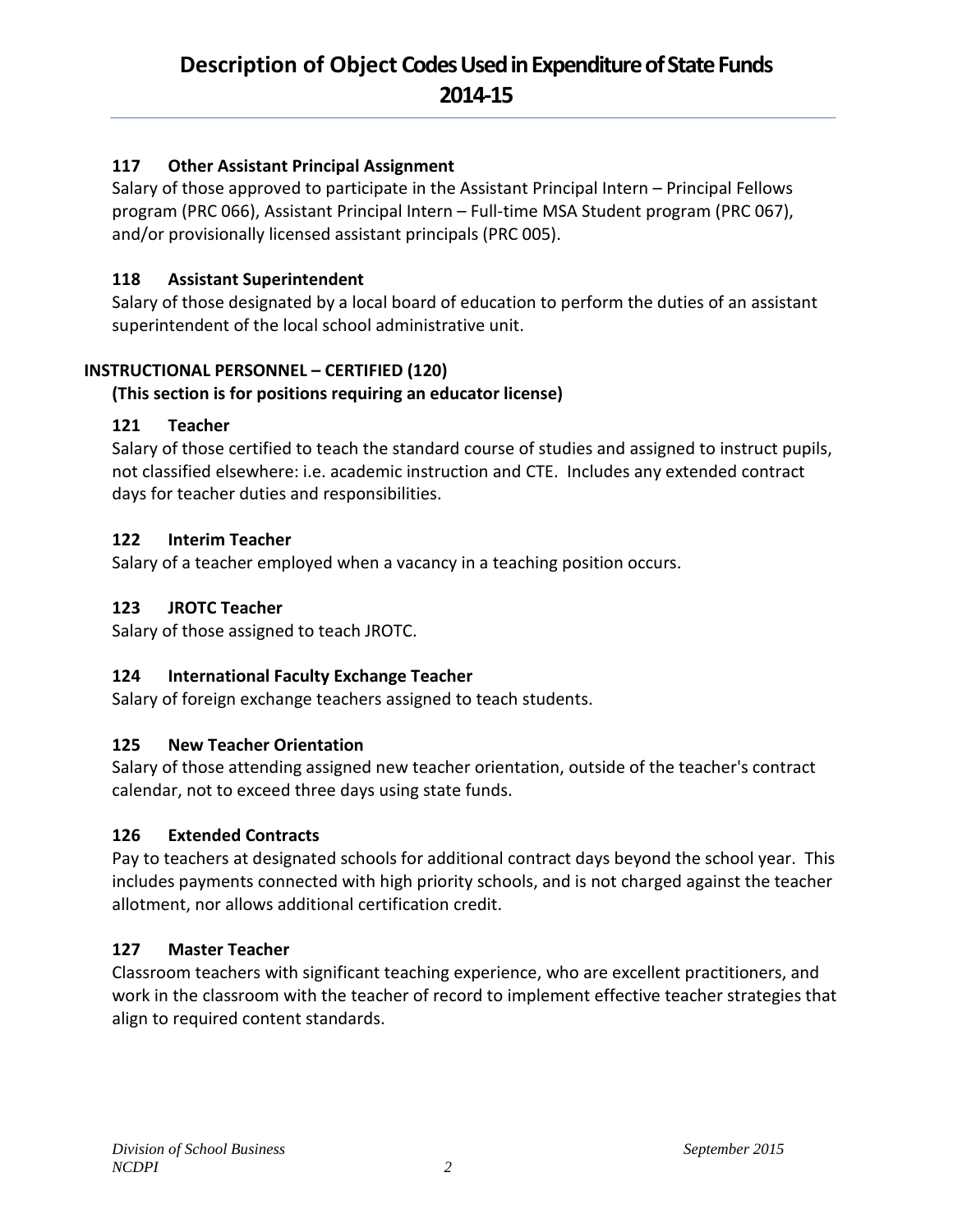#### **129 Above the Scale Salary**

Amount paid to personnel in excess of the State legislated certified salary schedule, as permissible by law. Includes teachers pay that is held harmless due to the change in the State salary schedule, and assistant principals pay that is held harmless due to being eligible to be paid on the teacher salary schedule.

#### **INSTRUCTIONAL SUPPORT PERSONNEL - CERTIFIED (130)**

#### **131 Instructional Support I**

Salary of those assigned duties that require a high degree of knowledge and skills, in support of the instructional program and students not already addressed. Included are duties involving social services, health services, attendance counseling, guidance services, and media services licensed through DPI. Nationally certified school nurses are also coded to this object.

#### **132 Instructional Support II – Advanced Pay Scale**

Salary of those assigned duties that require a high degree of knowledge and skills which place them on the advanced pay scale. Included are duties involving speech language pathologists and audiologists.

#### **133 Psychologist**

Salary of the certified person assigned to perform duties involving psychology.

#### **134 Teacher Mentor**

Payment to those who are employed to serve as dedicated mentors to teachers. See object code 193 for coding of other mentor duties.

#### **135 Instructional Facilitators**

Salary of curriculum specialists, instructional facilitators, literacy coaches, and instructional technology facilitators, as well as lead teachers in the summer school program.

#### **INSTRUCTIONAL SUPPORT PERSONNEL – NON-CERTIFIED (140)**

#### **141 Teacher Assistant –Aid**

Salary of those assigned to assist with students, not directly assisting the regular classroom teacher. Examples include personal care assistants and physical/occupational therapy assistants.

#### **142 Teacher Assistant**

Salary of those assigned to perform the day-to-day activities of assisting the regular classroom teacher.

#### **143 Tutor (Within the instructional day)**

Salary of those hired and assigned to perform tutorial duties as their primary job. See object code 198 for coding of other tutor duties.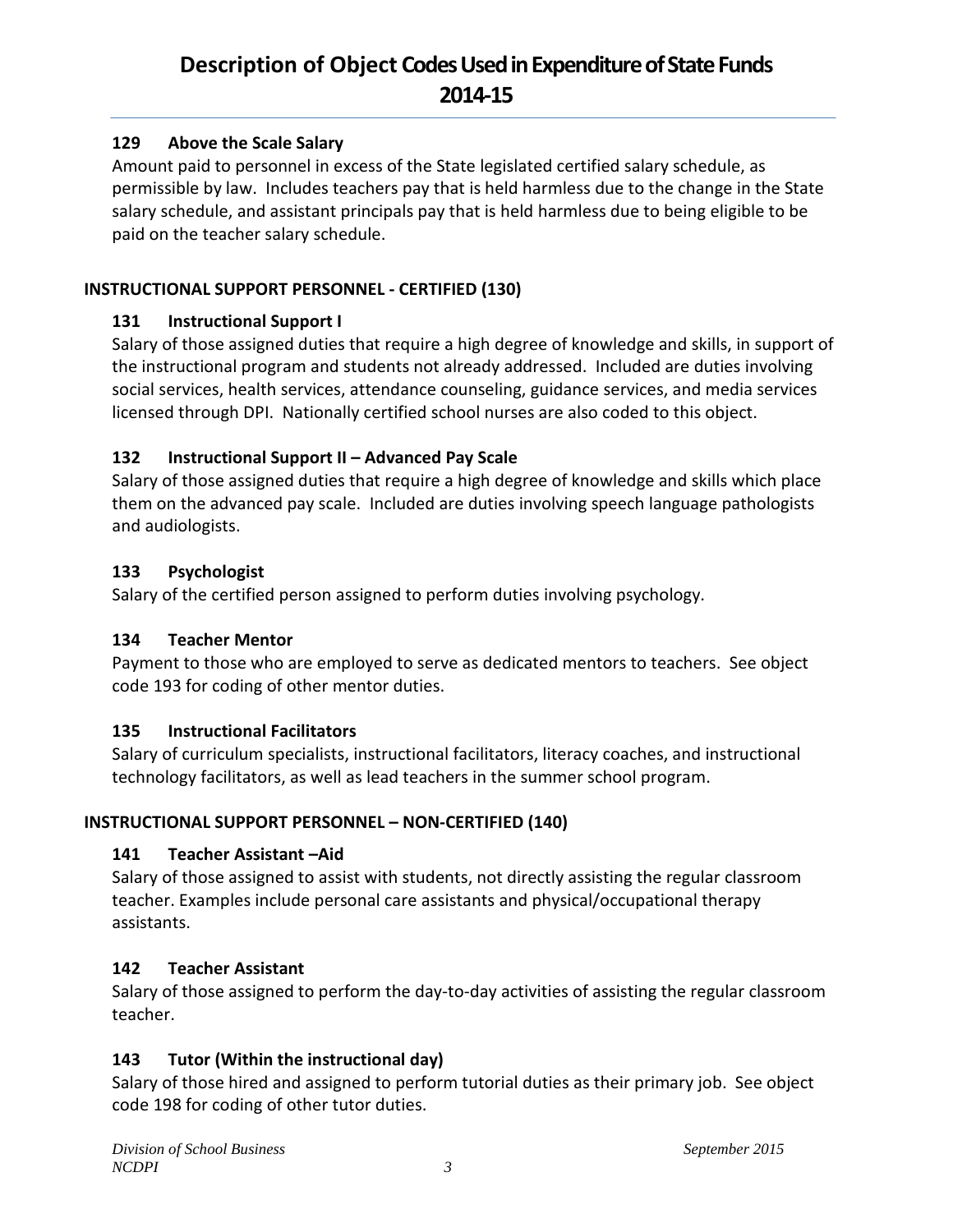### **144 Interpreter, Braillist, Translator, Education Interpreter**

Salary of those assigned to perform the activities of an interpreter, braillist, translator, or education interpreter, and their assistants.

### **145 Therapist**

Salary of those assigned to perform the activities of physical or occupational therapy. This assignment includes the positions of physical therapist and occupational therapist.

### **146 School-Based Specialist**

Salary of those assigned to perform technical activities in a support capacity such as data collection, compiling research data, preparing statistical reports, technology and other technical duties. This assignment includes the positions of non-certified nurses, computer lab assistants, security assistants, technology assistants, CTE technical assistants, behavioral modification technicians, parent liaisons, and home school coordinators under the direction of other professional personnel.

### **147 Monitor**

Salary of those assigned to perform the activities of a monitor. This assignment includes the positions of bus monitors, lunchroom monitors, and playground monitors.

#### **148 Non-Certified Instructor**

Salary of those not required to have DPI certification such as non-certified driver education instructors, band instructors, and behavioral support personnel.

#### **149 School Resource Officer**

Salary of those assigned to perform the duties of the school resource officer (law enforcement and crime prevention).

## **TECHNICAL AND ADMINISTRATIVE SUPPORT PERSONNEL (150)**

#### **151 Office Support**

Salary of those assigned to perform activities concerned with preparing, transferring, transcribing, systemizing, or filing written communications and records. This assignment includes the positions of secretary, accounting personnel, administrative assistant; photocopy clerk, file clerk, student accounting specialist, clerical specialist in a central office role, cost clerk, and school-based office personnel.

#### **152 Technician**

Salary of those assigned to perform activities concerned with the technical responsibilities of a school system. This assignment includes the positions of programmer, analyst, testing specialist, statistician, help desk personnel, and system operator.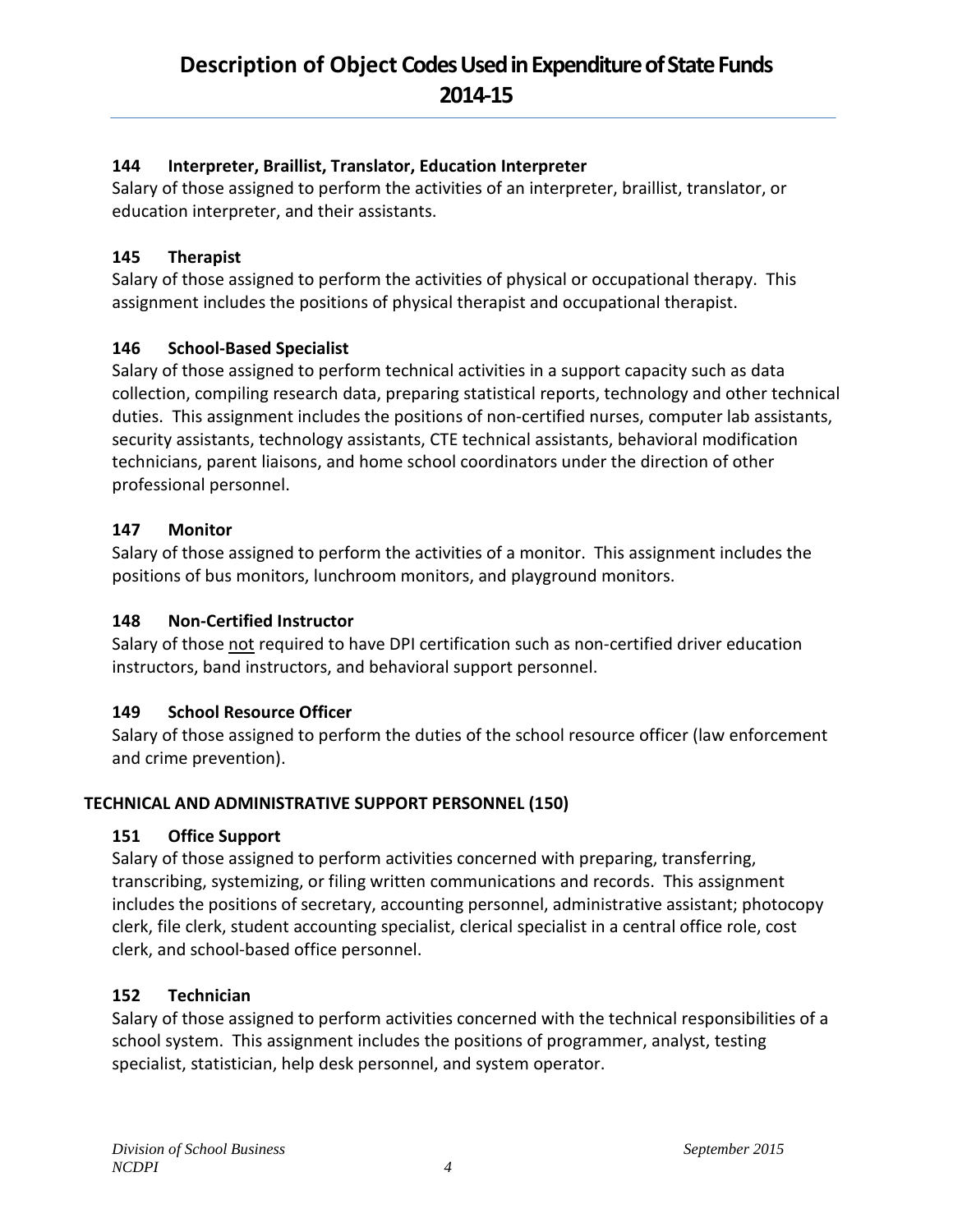### **153 Administrative Specialist (Central Support)**

Salary of those assigned to perform activities concerned with the administrative specialties of a school system. This assignment includes the positions of internal auditor, budget specialist, administrative support, HR specialist, public relation personnel, energy and safety monitor, central office specialist, nutritional specialist, and specialists who manage a program area.

#### **SUBSTITUTE PERSONNEL (160)**

### **162 Substitute Teacher – Regular Teacher Absence**

Pay of the substitute teacher employed for the regularly paid teaching position assignment when an absence (other than for staff development) is charged to that teaching position.

#### **163 Substitute Teacher – Staff Development Absence**

Pay of the substitute teacher employed for the regularly paid teaching position assignment when an absence for a staff development activity is charged to that teaching position.

### **164 Substitute Teacher – Full-Time Non-Certified**

Salary of the full-time, non-certified substitute teacher employed by the school system for at least 30 hours per week, and who is expected to be employed full-time for at least six (6) consecutive months as a substitute for a teacher who is on paid leave.

#### **165 Substitute – Non-Teaching**

Pay of those employed to provide continuity of services in non-teaching areas when an absence occurs. This assignment would include the positions of bus drivers, teacher assistants, nutrition personnel, and other non-teaching areas.

## **166 Teacher Assistant Salary When Substituting (Staff Development Absence)**

Pay of a teacher assistant who acts as a substitute teacher for the regularly paid teaching position assignment when an absence for a staff development activity is charged to that teaching position. The salary of the teacher assistant for that day shall be the same as the daily rate of an entry-level teacher with an "A" certificate.

## **167 Teacher Assistant Salary When Substituting (Regular Teacher Absence)**

Pay of a teacher assistant who acts as a substitute teacher for the regularly paid teaching position assignment when an absence (other than for staff development) is charged to that teaching position.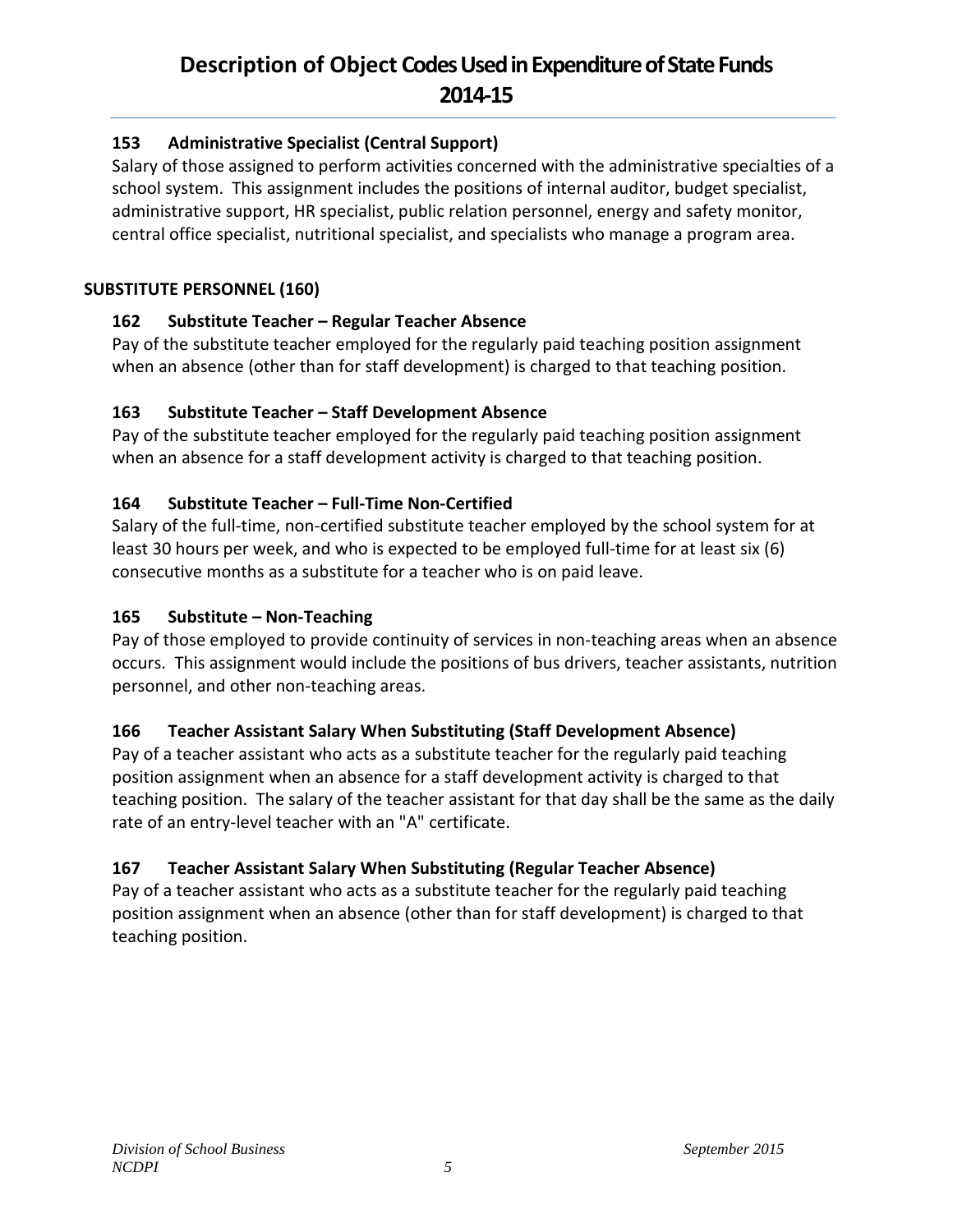#### **OPERATIONAL SUPPORT PERSONNEL (170)**

#### **171 Driver**

Salary of those whose assignment consists primarily of driving a vehicle, such as a bus, truck, or automobile.

### **172 Driver Overtime**

Salary paid to drivers for overtime hours worked.

#### **173 Custodian**

Salary of those assigned to perform housekeeping and operate heating, ventilating, and air conditioning systems.

#### **174 Cafeteria Worker**

Salary of those assigned to perform the activities of preparing and serving food, as well as the salary of those assigned to collect cash for meals in the cafeteria.

### **175 Skilled Trades**

Salary of those assigned to perform activities requiring a degree of skilled training or expertise. This assignment includes the areas of warehouse responsibilities, mechanics, maintenance, groundskeepers, and other skilled tradesmen (such as transportation cost clerk and transportation route specialist).

#### **176 Manager**

Salary of those assigned to direct the day-to-day operations of a group of skilled, semi-skilled, or unskilled workers. Examples would include child nutrition manager and maintenance foreman.

#### **177 Work Study Student**

Salary of students in school, working part-time under a work-study program.

#### **SUPPLEMENTARY AND BENEFITS-RELATED PAY (180)**

## **181 Supplement/Supplementary Pay**

Supplements paid to employees from certain State funds that are determined to be amounts in addition to the State salary schedule.

## **182 Employee Allowances Taxable**

Payments to an employee (other than salaries) which would be considered by IRS as taxable. (i.e., travel allowance, etc.).

## **183 Bonus Pay (Subject to Retirement)**

Legislated bonus payments made to eligible employees.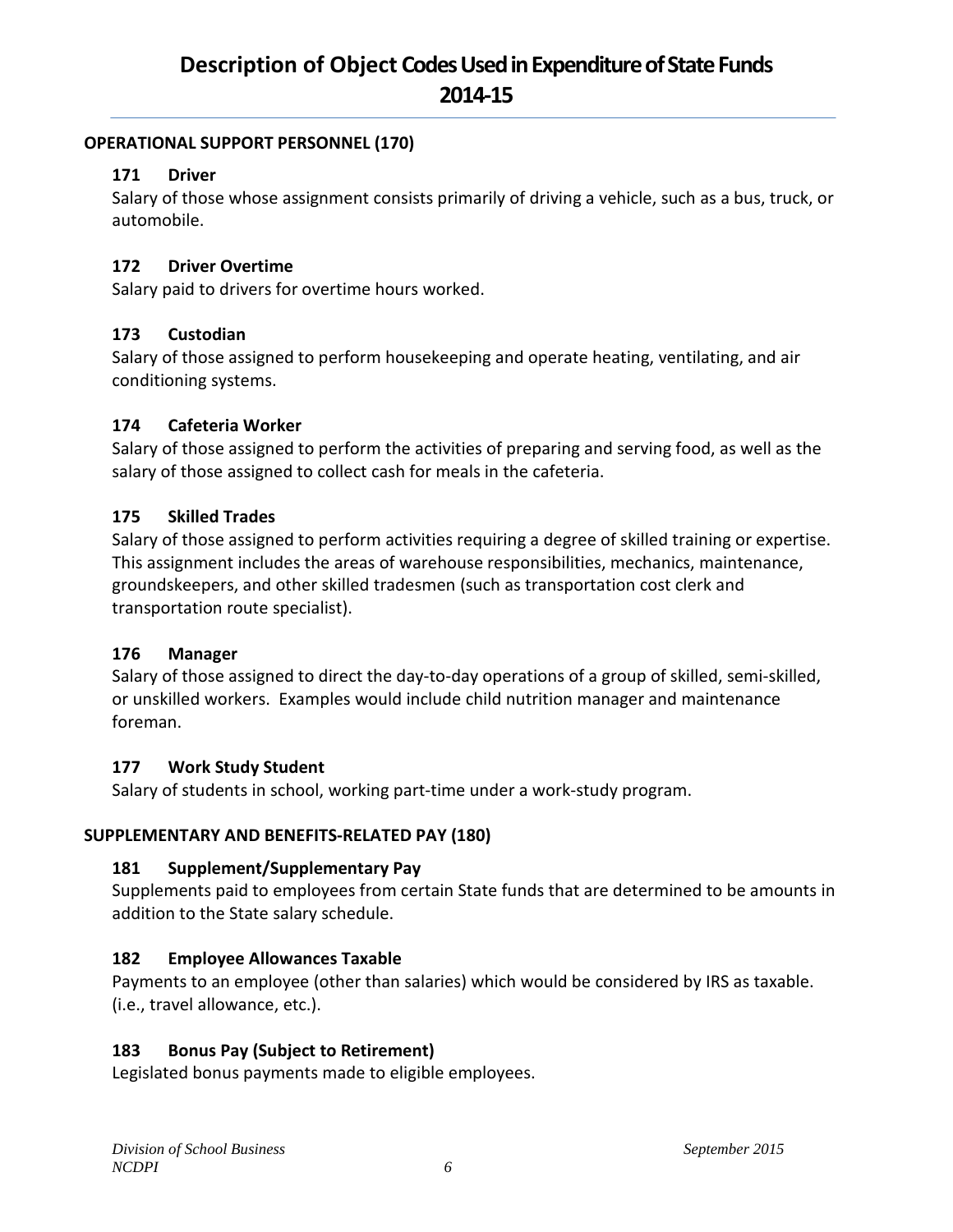#### **184 Longevity Pay**

Additional salary payment for longevity to those employees who qualify for longevity.

#### **185 Bonus Leave Payoff**

Bonus leave payoff amount paid to an eligible employee who has separated from service.

#### **186 Short Term Disability Payments - Beyond Six Months**

Payments to employees for short-term disability benefits beginning with the seventh month of disability.

#### **187 Salary Differential**

The salary differential amount paid to employees from local, federal and/or certain State funds that are determined to be a part of the salary paid for the individual. Examples: (1) ROTC differential - paid in addition to the State certified salary; (2) Military differential (PRC 021) paid to active duty military the difference between the State salary and the active duty pay.

#### **188 Annual Leave Payoff**

Annual leave payoff amount paid to an employee who has separated from service.

#### **189 Short Term Disability Payments – First Six Months**

Payments to employees for the first six months of short-term disability benefits.

#### **EXTRA DUTY PAY (190)**

#### **191 Curriculum Development Pay**

The amount paid to those for work performed in the development of curriculum. This payment is for time spent above and beyond the regular work of the individual, such as on weekends, after hours, or beyond the ten month calendar.

#### **192 Additional Responsibility Stipend**

The amount paid for extra duty performed in the areas of co-curricular programs. This extra duty is in the area of band instruction, coaching, school clubs and other eligible areas.

#### **193 Mentor Pay Stipend**

Stipends paid to mentor teachers and/or the payment for serving as a mentor for days prior to the beginning of the school year. See object code **134** for coding of other mentor duties.

#### **194 State-Designated Stipend**

The amount paid to those performing extra work in functions such as textbook commission clerical responsibilities and as an assistant principal intern.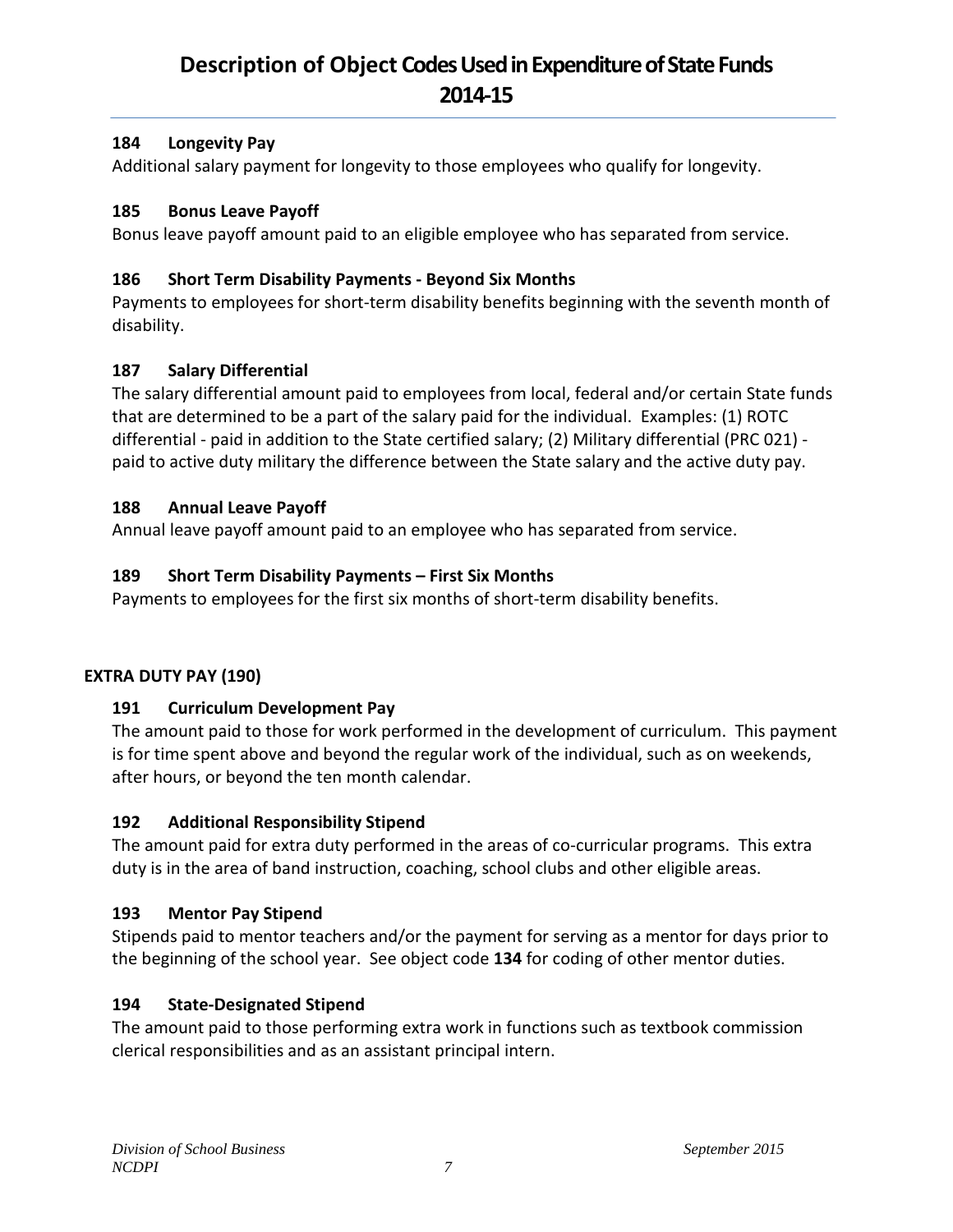#### **196 Staff Development Participant Pay**

Salary of workshop participants (teachers, teacher assistants, etc.) who attend workshops during summer months and/or for periods of non-required classroom time (after school hours, weekends).

#### **197 Staff Development Instructor**

Salary for instructor fees paid to local school employees for conducting in-service workshops on personal time. This area includes full-time and part-time instructors.

### **198 Tutorial Pay**

Salary for tutorial pay for extra duty tutors performing tutoring and remediation after the regular school day. This payment is in addition to the salary for a current employee performing other duties in the school system, as well as for individuals employed from outside the school system specifically for these purposes. See object code **143** for coding of other tutor duties.

### **199 Overtime Pay**

Salary paid to employees (other than drivers) for overtime hours worked.

## **EMPLOYER PROVIDED BENEFITS (200 series)**

Amounts paid by the local school administrative unit on behalf of employees, in addition to the regular salary. Such payments are fringe benefit payments, and while not paid directly to employees, nevertheless is part of the total compensation cost of the employee.

## **211 Employer's Social Security Cost - Regular**

Contributions paid by the employer for the employer's share of social security cost for all salary payments, with the exclusion of staff development related salary payments.

#### **RETIREMENT BENEFITS (220)**

## **221 Employer's Retirement Cost - Regular**

Contributions paid by the employer for the employer's share of retirement cost to the Teachers' and State Employees' Retirement System for all salary payments, with the exclusion of staff development salary payments.

#### **229 Other Retirement Cost**

Contributions paid by the employer to retirement systems other than the Teachers' and State Employees' Retirement System. Examples would include employer matching for 401k and 457 contributions.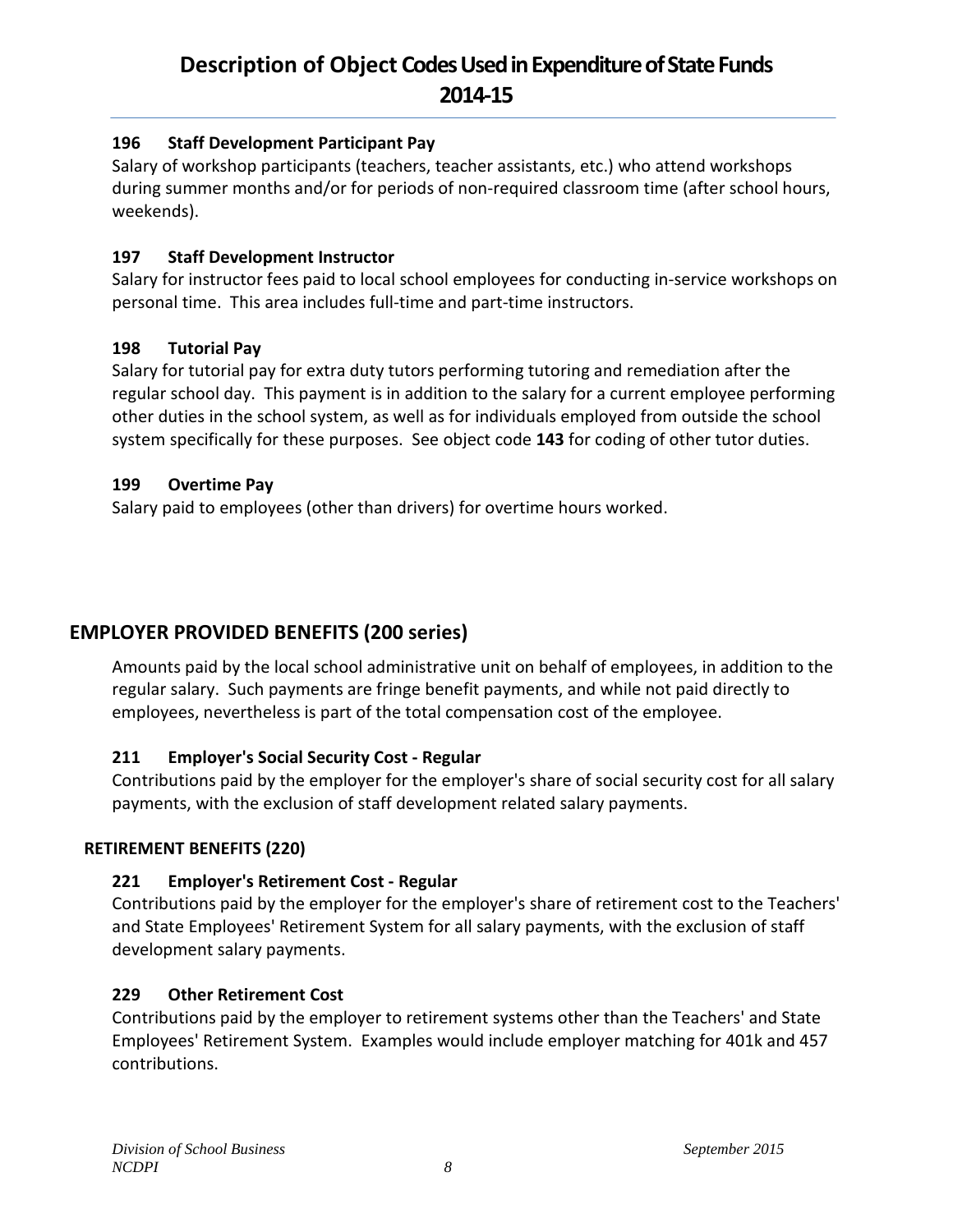#### **INSURANCE BENEFITS (230)**

### **231 Employer's Hospitalization Insurance Cost**

Contributions paid by the employer for employee hospitalization insurance to State sponsored health insurance providers.

#### **232 Employer's Workers' Comp Insurance**

Include amounts expended by the employer for workers' compensation insurance cost.

## **233 Employer's Unemployment Insurance**

Include amounts expended by the employer for unemployment insurance.

## **PURCHASED SERVICES (300 Series)**

Amounts paid for personal services rendered by personnel who are not on the payroll of the local school administrative unit and other services that the local school administrative unit may purchase.

## **PROFESSIONAL AND TECHNICAL SERVICES (310)**

### **311 Contracted Services**

Amounts paid for non-payroll professional and technical services performed under contract, excluding object code 312 Workshop Expenses. Includes amounts paid for non-payroll services performed by a qualified attorney to assist the local school administrative unit in specialized legal matters, services performed by an independent auditor concerned with examining, verifying, and reporting on the accounting records of the local school administrative unit, copier contracts, as well as for other professional and technical services in the school system.

## **312 Workshop Expenses**

Amounts paid for contracted services, supplies, and participant's travel costs for workshops and in-service seminars designed to enhance the quality of a program. Expenses include reimbursement to employees for mileage for workshops on personal vehicles equal to or less than the IRS allowable rate for business use.

## **313 Advertising Cost**

Expenditures for printed announcements in professional periodicals and newspapers, or announcement broadcast by radio and television networks. These expenditures include advertising for such purposes as recruitment, bond sales, and used equipment sales. Costs for professional fees for advertising or public relations services are not recorded here but are charged to object code **311** Contracted Services.

## **314 Printing and Binding Fees**

Expenditures for job printing and binding, usually according to specifications of the local school administrative unit. This includes the design and printing of forms and posters as well as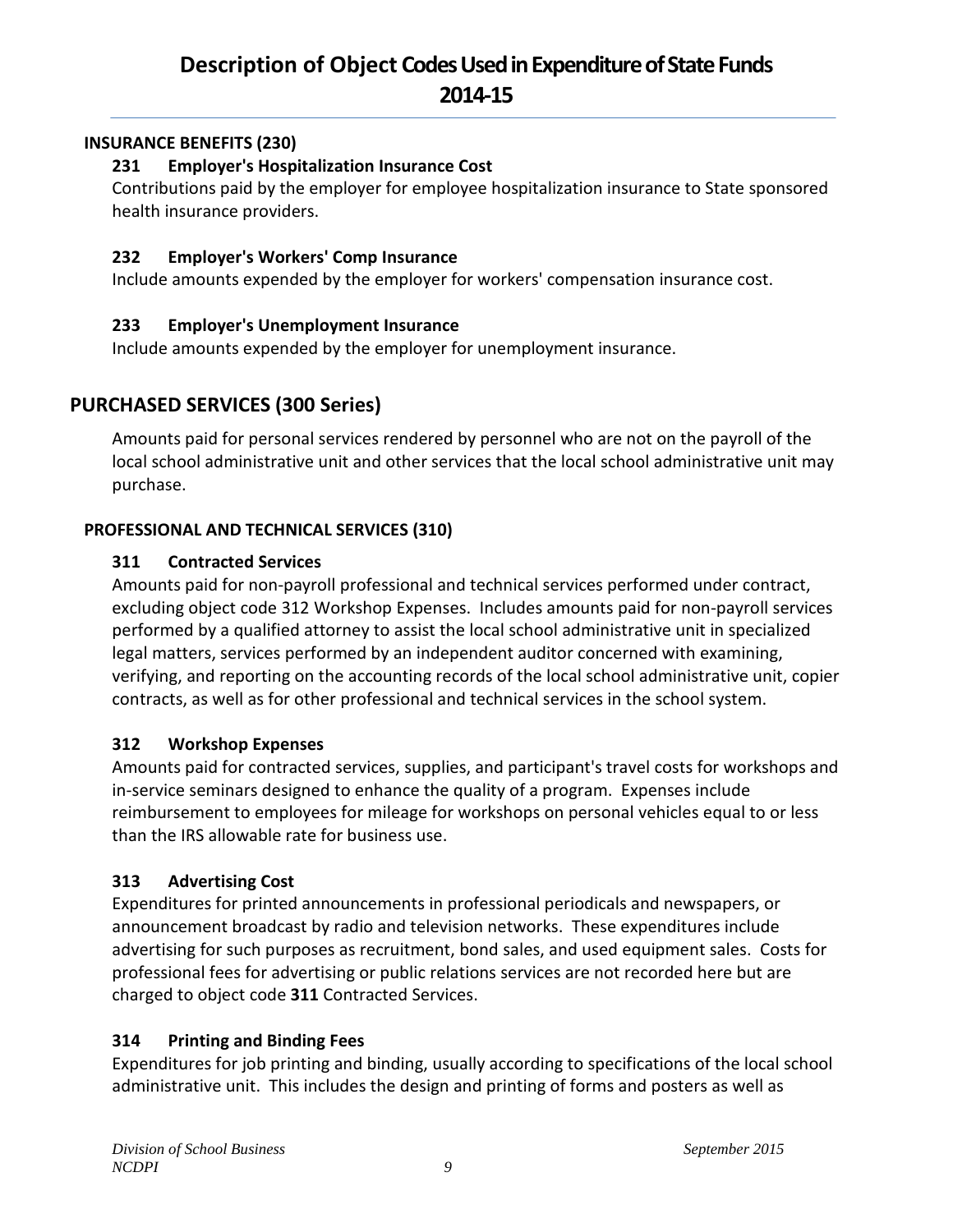printing and binding of local school administrative unit publications. Preprinted standard forms are not charged here, but are recorded under code 411 supplies and materials.

#### **315 Reproduction Costs**

Code used by those units desiring to capture all copier costs under one code. Includes expenditures for equipment rental (Xerox, IBM copier, 3M copier, etc.) and all supplies needed to operate the machine (paper, toner, etc.) Units not desiring to capture all copier costs under one code should classify equipment rental to code 327, supply purchases to code 411, and copier contracts should be coded to 311.

### **317 Psychological Contract Services**

Amounts paid for costs of contracts for psychological services.

## **318 Speech and Language Contract Services**

Amounts paid for costs of contracts for speech and language services.

### **319 Other Professional and Technical Services**

Amounts paid for other professional and technical services, which are not classified above.

### **PROPERTY SERVICES (320)**

## **321 Public Utilities - Electric Services**

Expenditures for electric services.

## **322 Public Utilities - Natural Gas**

Expenditures for natural gas.

#### **323 Public Utilities – Water and Sewer**

Expenditures for water and sewage.

#### **324 Waste Management**

Expenditures for garbage collection and waste management services.

## **325 Contracted Repairs and Maintenance – Land and Buildings**

Expenditures for building repairs and maintenance services not provided directly by local school administrative unit personnel. This includes contracts and agreements covering the upkeep of grounds and buildings. (Cost for new construction, renovating, and remodeling are not included here, but are considered 500 series Capital Outlay.)

## **326 Contracted Repairs and Maintenance - Equipment**

Expenditures for leasing repairs and maintenance services not provided directly by local school administrative personnel. This includes maintenance contracts and agreements.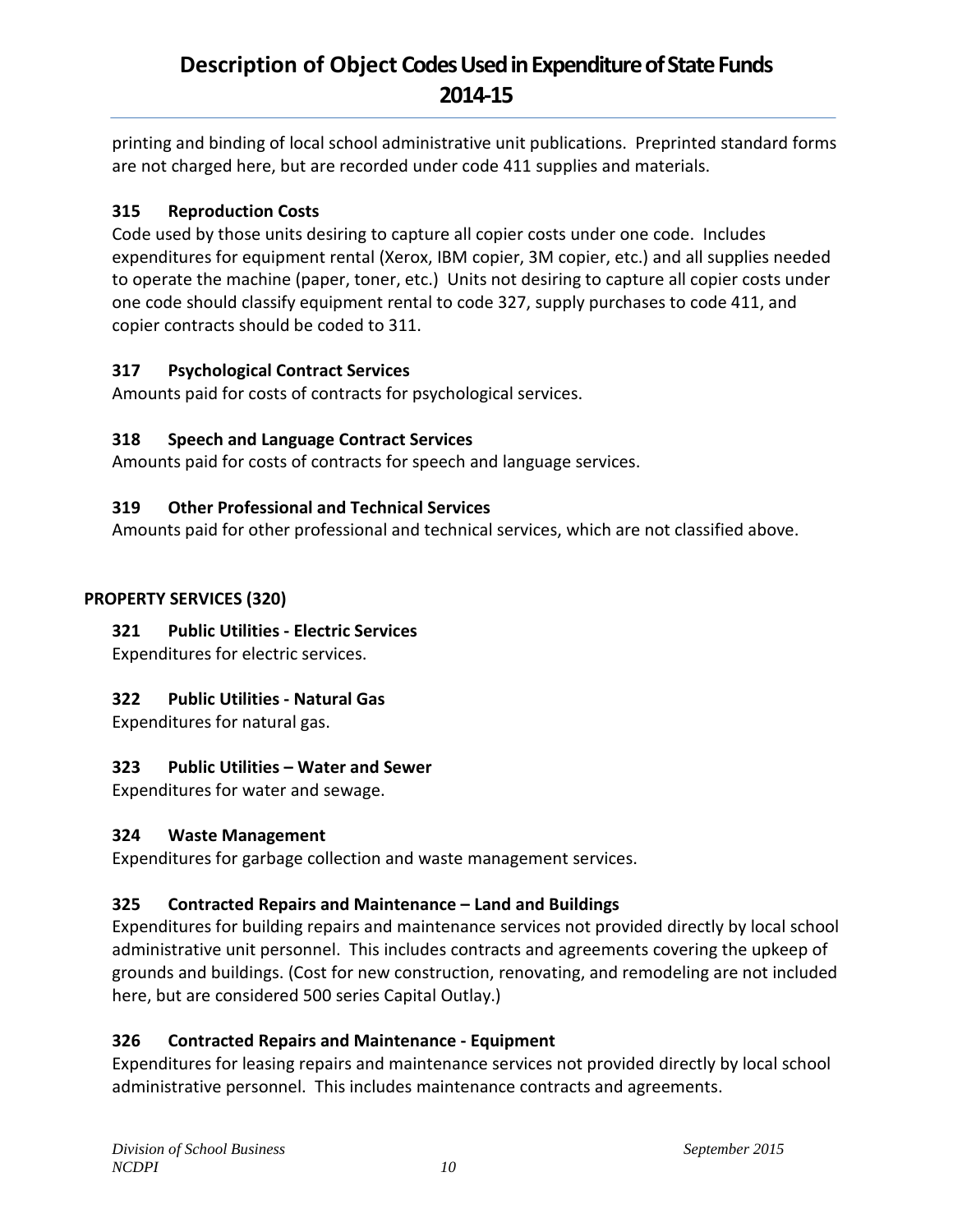#### **327 Rentals/Leases**

Expenditures for leasing or renting land, buildings, vehicles, and equipment for both temporary and long term use by the local school administrative unit.

#### **329 Other Property Services**

Amounts paid for other property services which are not classified above.

#### **TRANSPORTATION SERVICES (330)**

#### **331 Pupil Transportation - Contracted**

Expenditures to agencies and persons, other than employees, for the purpose of transporting children to, from, or between schools. This includes reimbursement of transportation expenses to individuals who transport themselves or to parents who transport their own children.

#### **332 Travel Reimbursement**

Costs for transportation, meals, hotel, and other allowable expenses (which require documentation) associated with traveling on business (other than for workshops and in-service seminars, which are coded to 312) for the local school administrative unit. Also includes reimbursement to employees for mileage on personal vehicle equal to or less than the IRS allowable rate for business use. Includes employer paid relocation costs.

#### **333 Field Trips**

Expenditures for transportation and other costs related to field trips for students.

#### **COMMUNICATIONS (340)**

#### **341 Telephone**

Amounts paid for land based telephone services.

#### **342 Postage**

Amounts paid for postage services.

#### **343 Telecommunications Services**

Amounts paid for telecommunication network services such as internet service providers.

#### **344 Mobile Communication Costs**

Amounts paid for cellular phone and pager services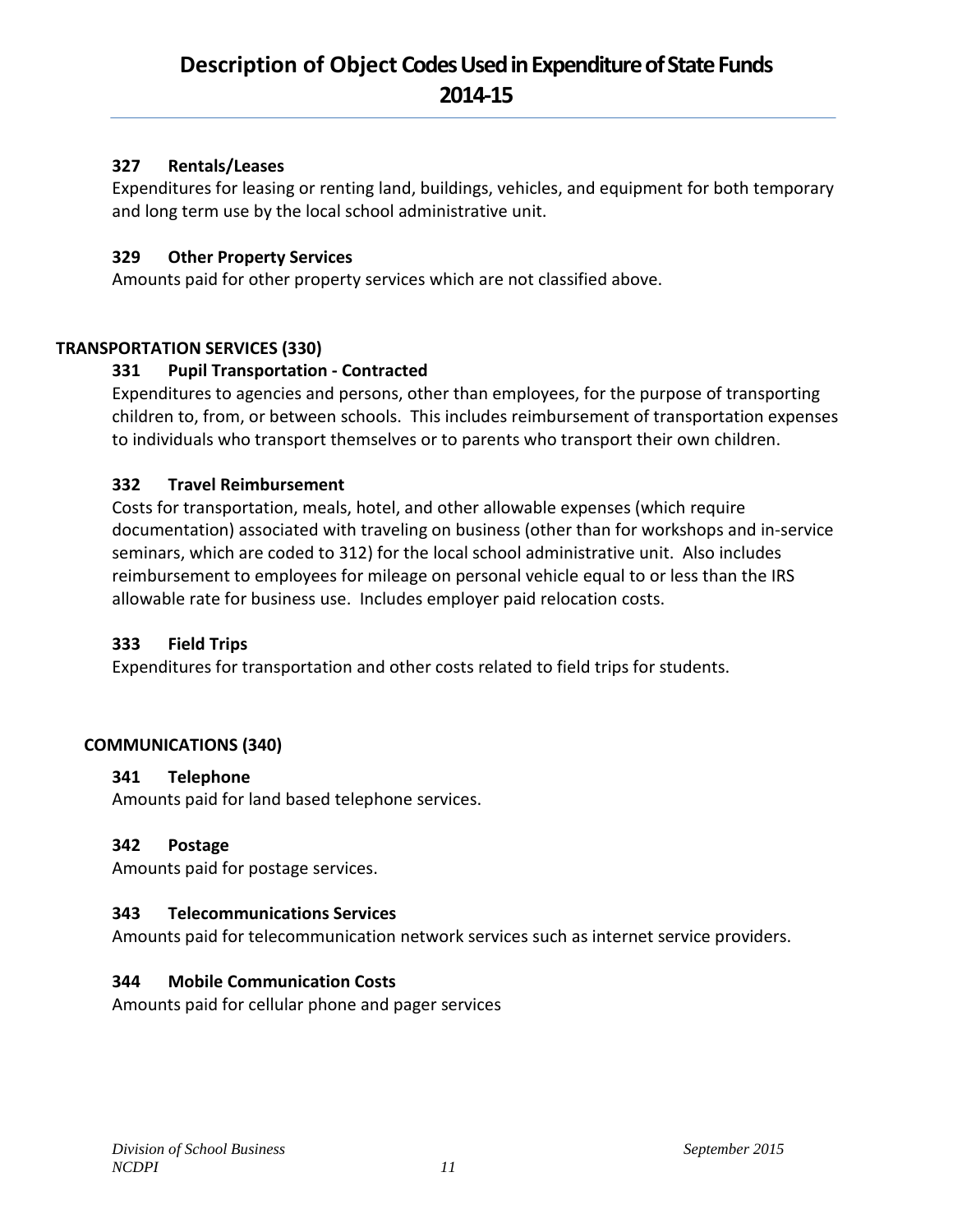#### **TUITION (350)**

### **351 Tuition Reimbursements**

Expenditures to reimburse other educational agencies for services rendered to students residing within the legal boundaries of the paying local school administrative unit. Also includes stipends provided to students and costs associated with obtaining industry-recognized credentials and certifications.

#### **352 Employee Education Reimbursements**

Cost of reimbursing employees for approved educational expenditures for tuition payments and related expenses for training required by the employer.

#### **353 Certification/Licensing Fees**

Expenditures required to be made for employee certification and/or license fees.

#### **DUES AND FEES (360)**

#### **361 Membership Dues and Fees**

Expenditures or assessments for membership in professional or other organizations or associations or payments to a paying agent for services rendered.

#### **363 Assessments/Penalties**

Assessments and penalties paid to any regulatory agency, such as IRS and DPI. Includes toll road charges for driver's education.

#### **INSURANCE AND JUDGMENTS (370)**

#### **371 Liability Insurance**

Expenditures for insurance coverage of the local school administrative unit, or its officers and employees, and losses resulting from judgments awarded against the local school administrative unit except pupil transportation insurance. Also recorded here are any expenditures, other than judgments, made in lieu of liability insurance. Payments of judgments awarded against the local school administrative unit and not covered by insurance are recorded under object code 374. Pupil transportation insurance is charged to object code 376.

#### **372 Vehicle Liability Insurance**

Amounts expended for vehicle liability insurance premiums on all vehicles titled to the local school administrative unit.

#### **373 Property Insurance**

Amounts expended for fire insurance premiums on buildings and contents owned by the local school administrative unit and other property insurance on any type property other than vehicles owned or leased by the local school administrative unit.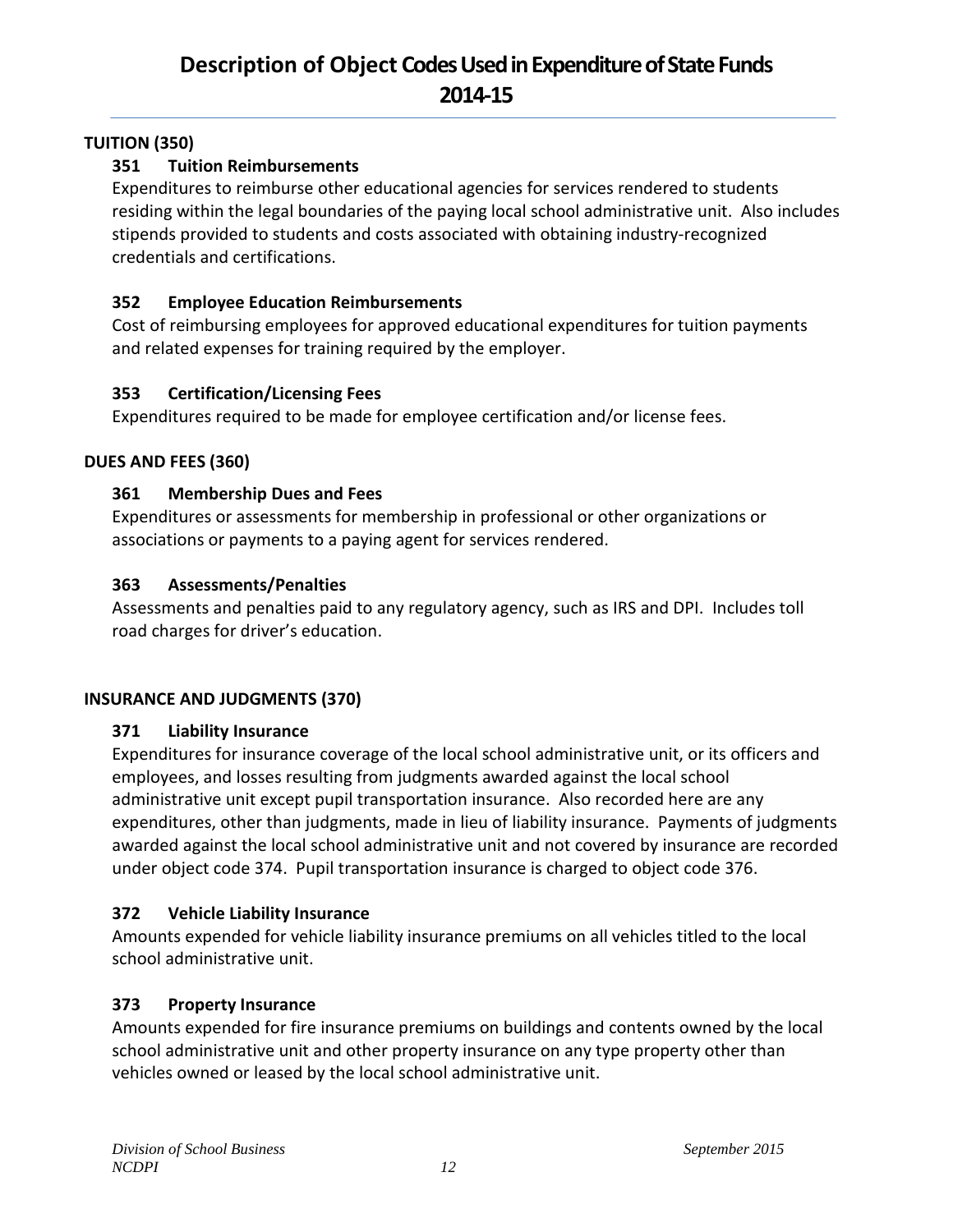### **378 Scholastic Accident Insurance**

Amounts expended for pupil accident insurance premiums. Premiums paid by the student would not be included in this code.

### **379 Other Insurance and Judgments**

Expenditures for insurance premiums and judgments not classified above.

## **SUPPLIES AND MATERIALS (400 Series)**

A supply item is any article or material which meets any one or more of the following conditions: 1) it is consumed in use; 2) it loses its original shape or appearance with use; 3) it is expendable, that is, if the article is damaged or some of its parts are lost or worn out, it is usually more feasible to replace it with an entirely new unit rather than repair it (which is not true of equipment); 4) it is an inexpensive item, having characteristics of equipment, whose small unit cost makes it inadvisable to capitalize the item; and 5) it loses its identity through incorporation into a different or more complex unit or substance.

### **SCHOOL AND OFFICE SUPPLIES (410)**

### **411 Supplies and Materials**

All supplies, materials and workbooks used in the school system for instructional and noninstructional purposes. Examples of supplies: construction paper, crayons, pencils, pencil sharpeners, and other small unit cost equipment that meets the criteria for a supply item as outlined above. Examples of workbooks: map skills, handwriting, bookkeeping workbooks, etc. Includes amounts expended for supplies and materials other than instructional supplies. (Expendable tools used in the garage and School Food Service should be recorded here.) Includes amounts expended for periodicals and newspapers. A periodical is any publication appearing at regular intervals of less than a year and continuing for an indefinite period. Includes amounts expended for audiovisual supplies and materials in the local school administrative unit. Includes amounts expended for processing and cataloging books and materials in a school library. This would include kits and other supplies used for this purpose. Includes amount for subscriptions to internet based educational resources and for the purchase of online educational media/materials used for the instruction of pupils.

#### **412 State Textbooks**

Amount of the State Textbook fund expended for prescribed textbooks purchased for pupils or group of pupils, and resold or furnished free to them.

## **413 Other Textbooks**

Amounts expended for other prescribed textbooks purchased for pupils or groups of pupils, and resold or furnished free to them, which are not classified above. This category includes the cost of textbook binding or repairs, as well as the new amount of textbooks, which are purchased to be resold or rented. This category also includes online textbooks.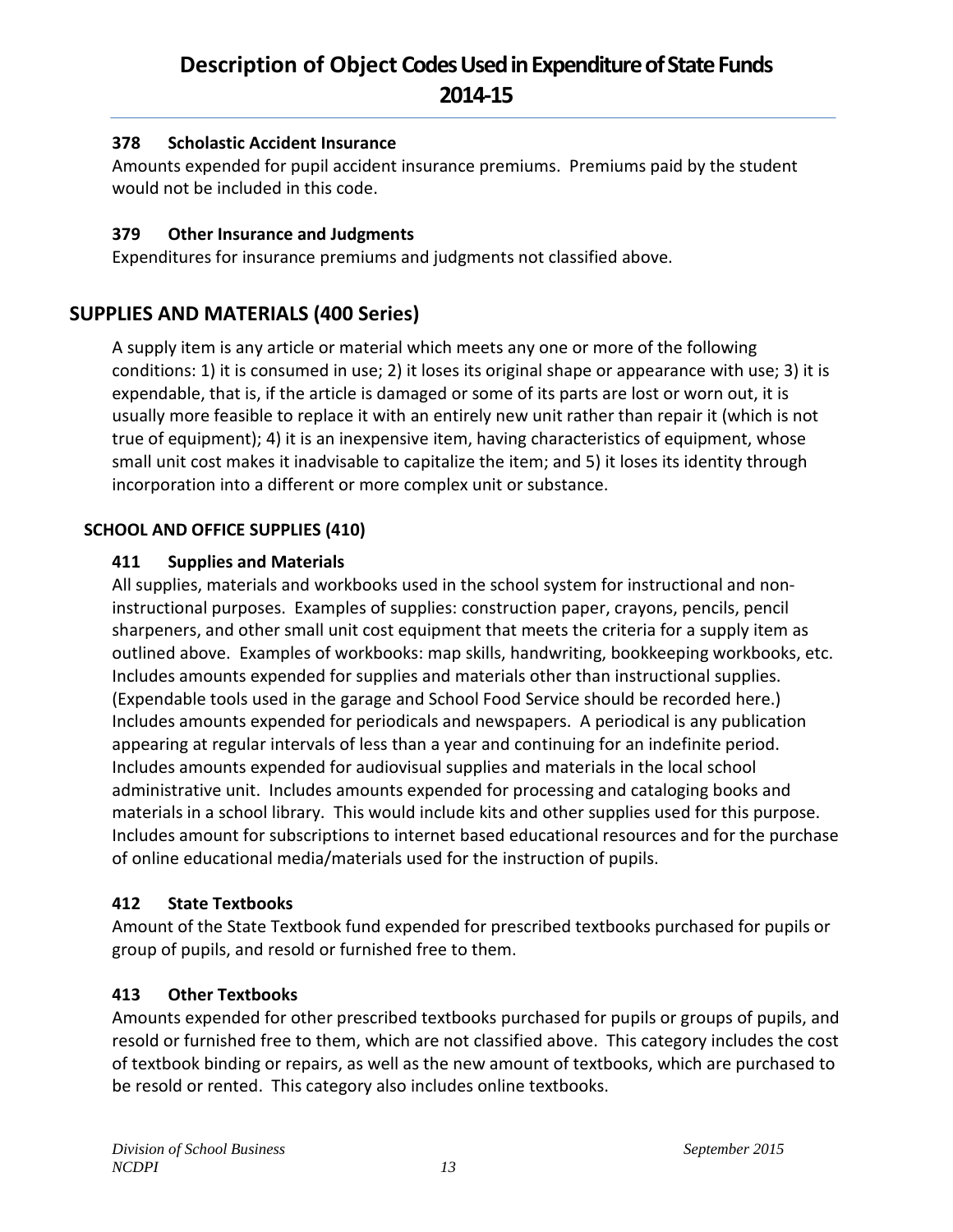### **414 Library Books (Regular and Replacement)**

Amounts expended for regular or incidental purchases of library books available for general use by students, including any reference books used solely in the classroom. Also recorded here are costs of binding or other repairs to school library books. The initial purchase of books for a new school library or any material accessions involving an expansion of the library are recorded in object code 561.

### **418 Computer Software and Supplies**

Amounts expended for computer programs, disks, printing paper, ribbons, etc., and annual renewable license code and maintenance fees for computer software.

#### **OPERATIONAL SUPPLIES (420)**

#### **421 Fuel for Facilities**

Amounts expended for energy sources, except electricity and natural gas, used in the heating of buildings operated by the local school administrative unit.

#### **422 Repair Parts, Materials, and Related Labor, Grease, and Anti-Freeze**

Amounts expended for repair parts, materials, grease, anti-freeze, and related labor in the repairing of equipment utilized for instructional and support functions, for maintenance of school property, and for maintenance of vehicles of the local school administrative unit.

#### **423 Gas/Diesel Fuel**

Amounts expended for gas or diesel fuel for the operation of vehicles.

#### **424 Oil**

Amounts expended for oil for the operation of vehicles.

#### **425 Tires and Tubes**

Amounts expended for tires and tubes for the operation of vehicles.

#### **FOOD SUPPLIES (450)**

#### **451 Food Purchases**

Amounts expended for food purchased by the local school administrative unit.

#### **459 Other Food Purchases**

Amounts expended for other food purchases not classified above. Expenditures for local school board meetings should be charged here.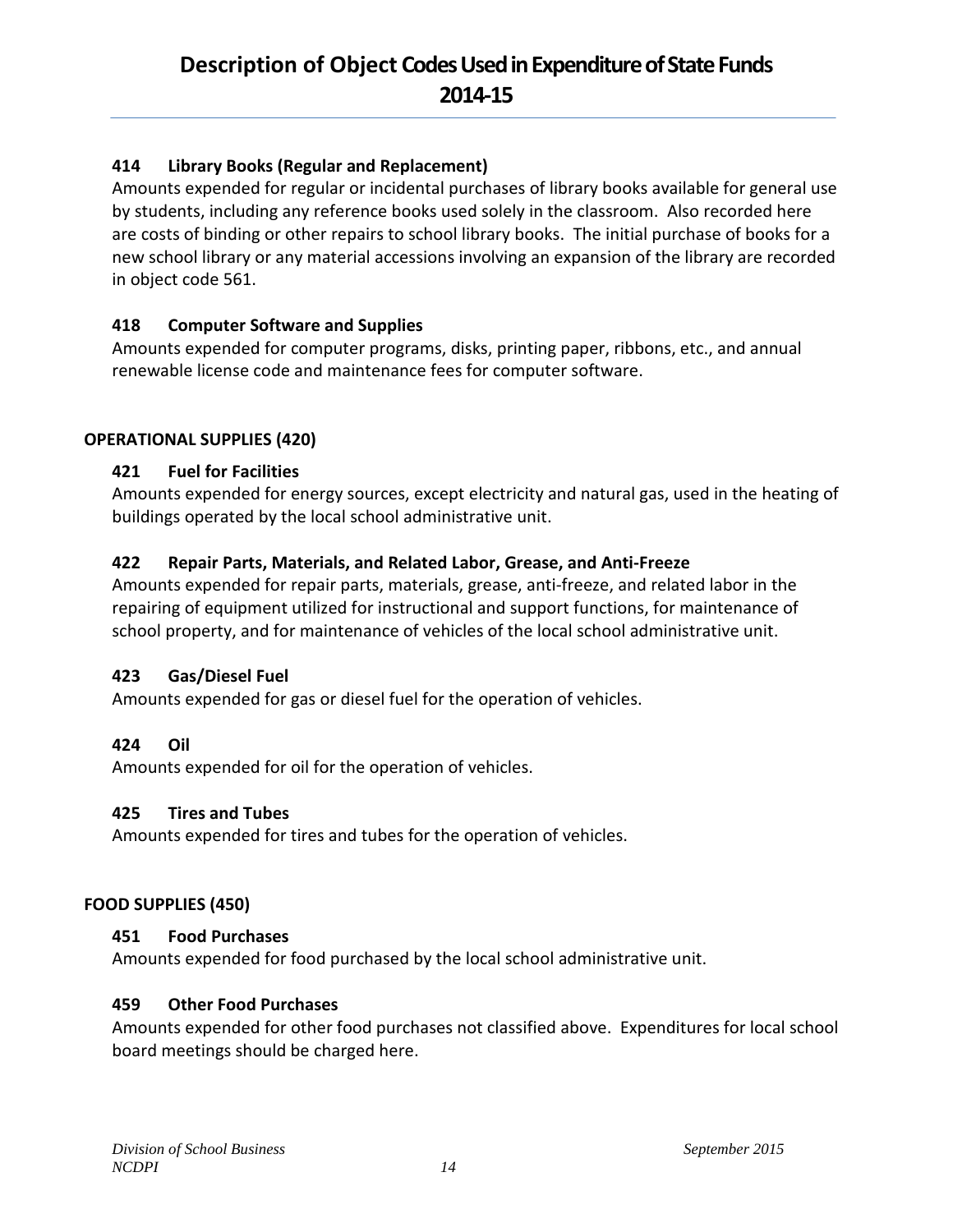#### **NON-CAPITALIZED EQUIPMENT (460)**

#### **461 Furniture and Equipment - Inventoried**

Expenditures for the initial, additional and replacement costs of equipment for both instructional and support areas whose small unit cost and/or lease/purchase arrangement makes it inadvisable to capitalize the item. Non inventoried items, use object code 411.

#### **462 Computer Equipment - Inventoried**

Expenditures for computer hardware whose small unit cost and/or lease/purchase arrangement makes it inadvisable to capitalize the item. Non inventoried items, use 411.

#### **SALES AND USE TAX (470)**

#### **471 Sales and Use Tax Expense**

Amount of sales and use tax if not already included in the primary expenditure's object code.

#### **472 Sales and Use Tax Refund (Contra-expenditure)**

Amount of sales and use tax refunds received from the NC Department of Revenue.

## **CAPITAL OUTLAY (500 series)**

Expenditures for the acquisition of fixed assets or additions to fixed assets. These are expenditures for land or existing buildings, improvement of grounds, construction of buildings, additions to buildings, remodeling of buildings, initial equipment, additional equipment, and replacement of equipment.

#### **EQUIPMENT (540)**

#### **541 Purchase of Furniture and Equipment - Capitalized**

Expenditures for the initial, additional, and replacement items of capitalized equipment such as furniture and machinery; including lease/purchase, for both instructional and support areas.

#### **542 Purchase of Computer Hardware - Capitalized**

Expenditures for the initial, additional, and replacement items of capitalized computer hardware such as microcomputers, printers, file servers, and other equipment required for infrastructure/connectivity, etc.; including lease/purchases.

#### **VEHICLES (550)**

#### **551 Purchase of Vehicles**

Expenditures for the purchase of cars, trucks, and buses; including lease/purchases. Includes driver education vehicles.